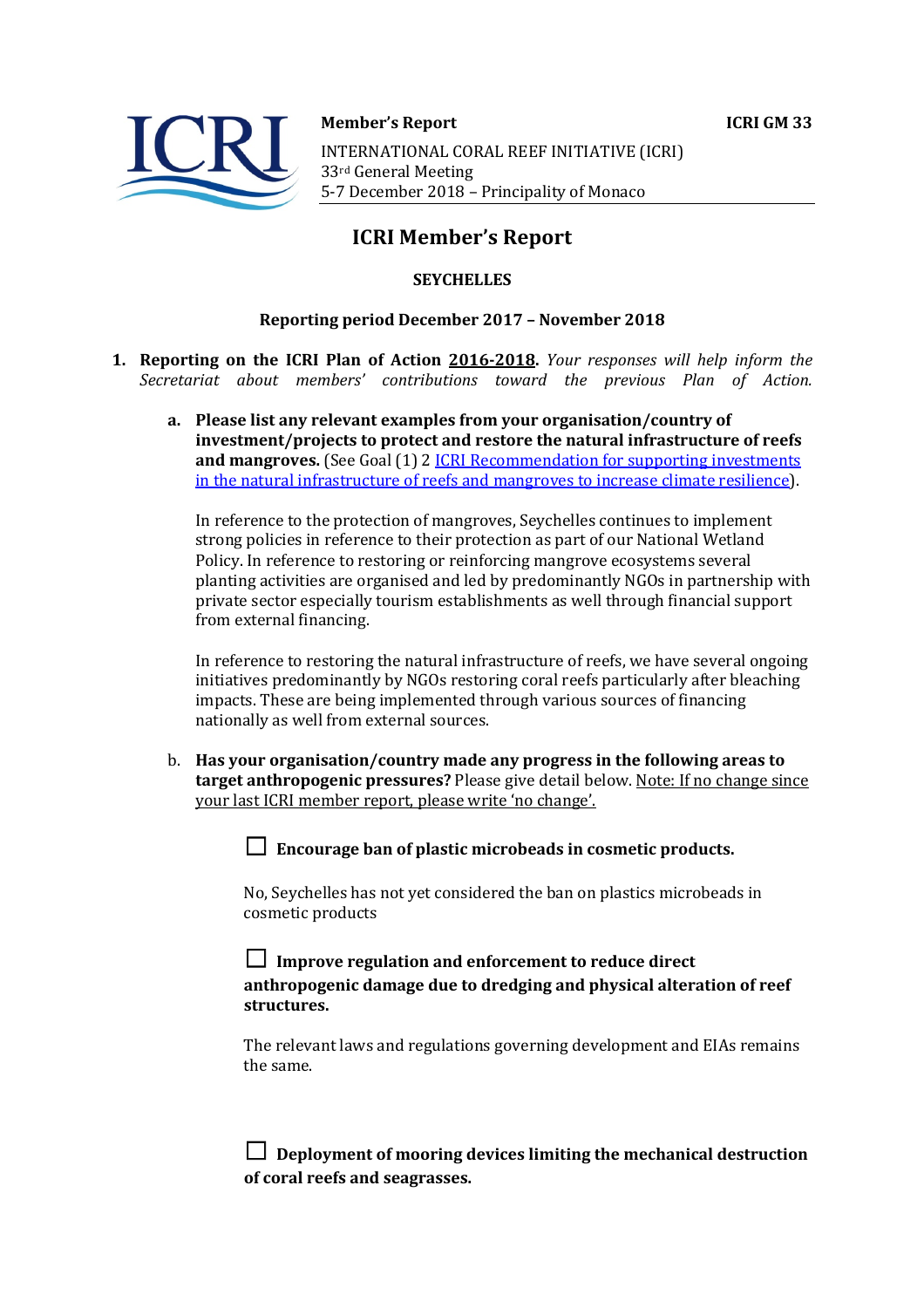Most works in this domain has been done by the National Parks Authority, who has installed more and new mooring buoys in several marine protected areas.

c. **Did your organisation/country celebrate International Year of the Reef?** Please give details below.

Yes, Seychelles has organised several activities for IYOR 2018, we had a main launching ceremony in partnership with the tourism industry, we have had lots of coverage in the local media also on the celebrations.

For Biodiversity Day celebrations we made the main focus to be on coral reefs also. The Ministry in partnership with the University of Seychelles and local NGOs involved in coral reef conservation as well as national experts organised a 'Coral Reef Scientific Symposium' at the University, this was an opportunity for all players in coral reef conservation to present scientific works being done directly and indirectly in reference to coral reef conservation.

This month we also have an Ocean Festival Festival being organised by the Tourism Board in Seychelles which is giving focus to coral reefs and the value of the marine environment.

2. Contribution to the ICRI Plan of Action 2018-2020 and upcoming ICRI general meetings. Your responses to the following questions will assist the Secretariat in assessing *contributions towards the major themes of the draft ICRI Plan of Action 2018-2020.* 

#### **Theme 1 - Promote effective and adaptable solutions to improve the protection of coral reefs**

- a. Which of the below topics do you consider to be the three top challenges that **your organisation faces in managing coral reefs?** Please select from the options below:
	- $\boxtimes$  Climate change impacts
	- $\Box$  Inadequate planning, zoning and management
	- $\Box$  Unsustainable resource extraction
	- $\boxtimes$  Tourism and recreation
	- $\Box$  Shipping
	- $\boxtimes$  Coastal development
	- □ Dredging
	- $\Box$  Illegal and destructive fishing
	- $\Box$  Fish and coral trade
	- $\Box$  Marine debris
	- $\Box$  Other. Please specify: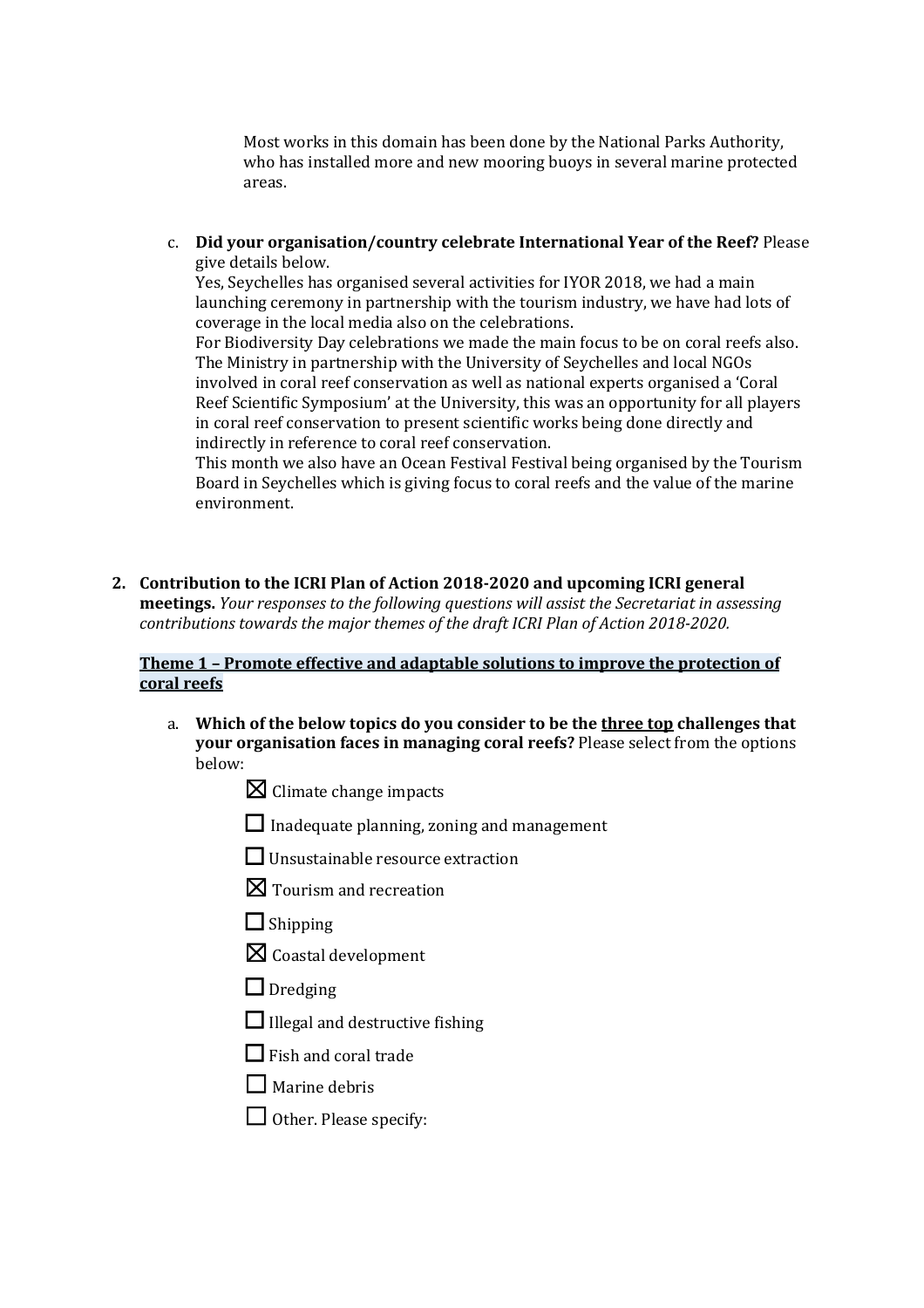- b. **Please list any examples of innovative management practices that your organisation/country is involved in, such as use of VMS, drones & ecological mooring devices.** VMS is used in fisheries in reference to industrial and semiindustrial vessels. Drones is being used by certain local NGOs in biodiversity assessment and also we have an upcoming project with GRID-ARENDAL targeting sustainable fisheries using drones.
- c. **Please list any examples of innovative funding for management that your organisation/country is involved in.** Coral reef conservation efforts and marine biodiversity conservation efforts in general is benefiting from our Debt Swap for Adaptation proceeds and soon sustainable fisheries activities will benefit from the Blue Bonds proceeds.

### d. **Please list any examples of leading practices, techniques and strategies for building** reef resilience that your organisation/country is involved in.

Seychelles' coral reef conservation partners/players are actively involved in implementing/trying different approaches in coral reef restoration. These approaches are still being refined and perfected, this is happening at several sites.

e. Please list any examples of leading practice reef restoration mechanisms that **your organisation/country is involved in.** 

### **Theme 3 - Support communities reliant on coral reefs**

#### **f.** Is sustainable tourism development a significant challenge for your **organisation?**

Sustainable tourism remains a challenge as Seychelles develops its tourism industry and also explore further potentials under its Blue Economy Roadmap. The tourism and environment sector continues to dialogue regularly and actively in reference to policies and strategic plans. Several tourism carrying capacity studies has been carried out in reference to specific islands and region on the main island. The tourism sector has also actively participated in the Marine Spatial Plan formulation.

The tourism sector is also formulating its strategic action plan of which the environment sector has proper input into the process.

**g. Is your organisation involved in activities to raise awareness and encourage**  action to support communities reliant on coral reefs? Please include details below.

**Theme 4 - Help to reduce anthropogenic threats to coral reefs, particularly those that occur at a global or regional scale** 

**h.** What activities is your organisation involved in to elevate awareness of the global nature of the threat of climate change to coral reefs?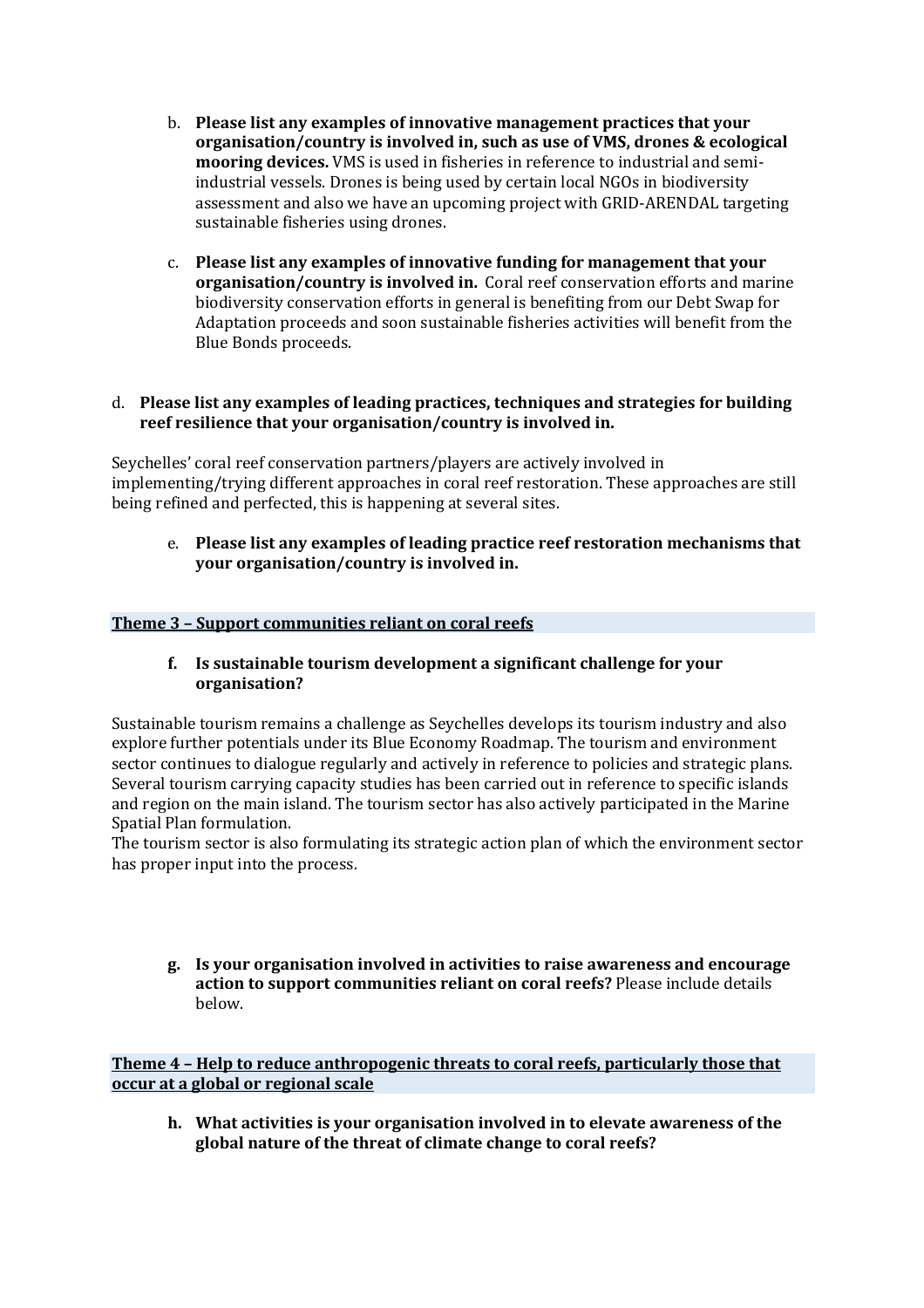My Ministry along with national partners such as local NGOs and the Parks Authority continue to raise awareness in reference to coral reefs through all available mediums such as the mainstream media, organising of road shows and marches as well as actively through social media.

### **i.** Has your organisation made any progress in dealing with destructive fishing **and trade?**

We do not have any issues in reference to destructive fisheries, our main fisheries challenge is illegal fishing by foreign vessels, this we continue to police and enforce through our naval forces and fisheries authority.

## i. Has your organisation made any progress in dealing with marine debris?

My Ministry in collaboration with national partners carry out beach cleaning activities, we have active NGOs and youth groups engaged in this activity on a regular basis. Policy-wise Seychelles has also banned the import and trading in plastic single-use shopping

bags, Styrofoam take away boxes, plastic utentils(plates, cups, forks, knives, spoons and bowls) since Ianuary 2017.

In 2019, we will ban the imports and trading in plastic straws.

We continue to also to invest financial resources through regular beach cleaning contracts on most of our beaches on the 3 main islands of the country.

**3.** Would you like to report on your activities during the ICRI GM? Please give details below.

Y / N

**4.** International events. Please list any upcoming international events relevant to ICRI which someone from your organisation plans to attend in 2018-2019.



 $\boxtimes$  ICRI GM, Monaco, 5-7 Dec 2018

**⊠** Conference of the Parties to the United Nations Framework Convention on Climate Change, 3-14 Dec 2018

**5. General Information.** (Note that this information will be posted on the ICRI website on your member page: http://www.icriforum.org/about-icri/members-networks.)

| Member type (Country / Organisation): |                                                                                                       |
|---------------------------------------|-------------------------------------------------------------------------------------------------------|
| <b>Focal Point 1:</b>                 |                                                                                                       |
| Name:                                 | Alain de Comarmond                                                                                    |
| Title/Organisation:                   | Principal Secretary, Environment Department,<br>Ministry of Environment, Energy and Climate<br>Change |
| Email:                                | adecomarmond@gov.sc                                                                                   |
| <b>Focal Point 2:</b>                 |                                                                                                       |
| Name:                                 | <b>Marie-May Muzungaile</b>                                                                           |